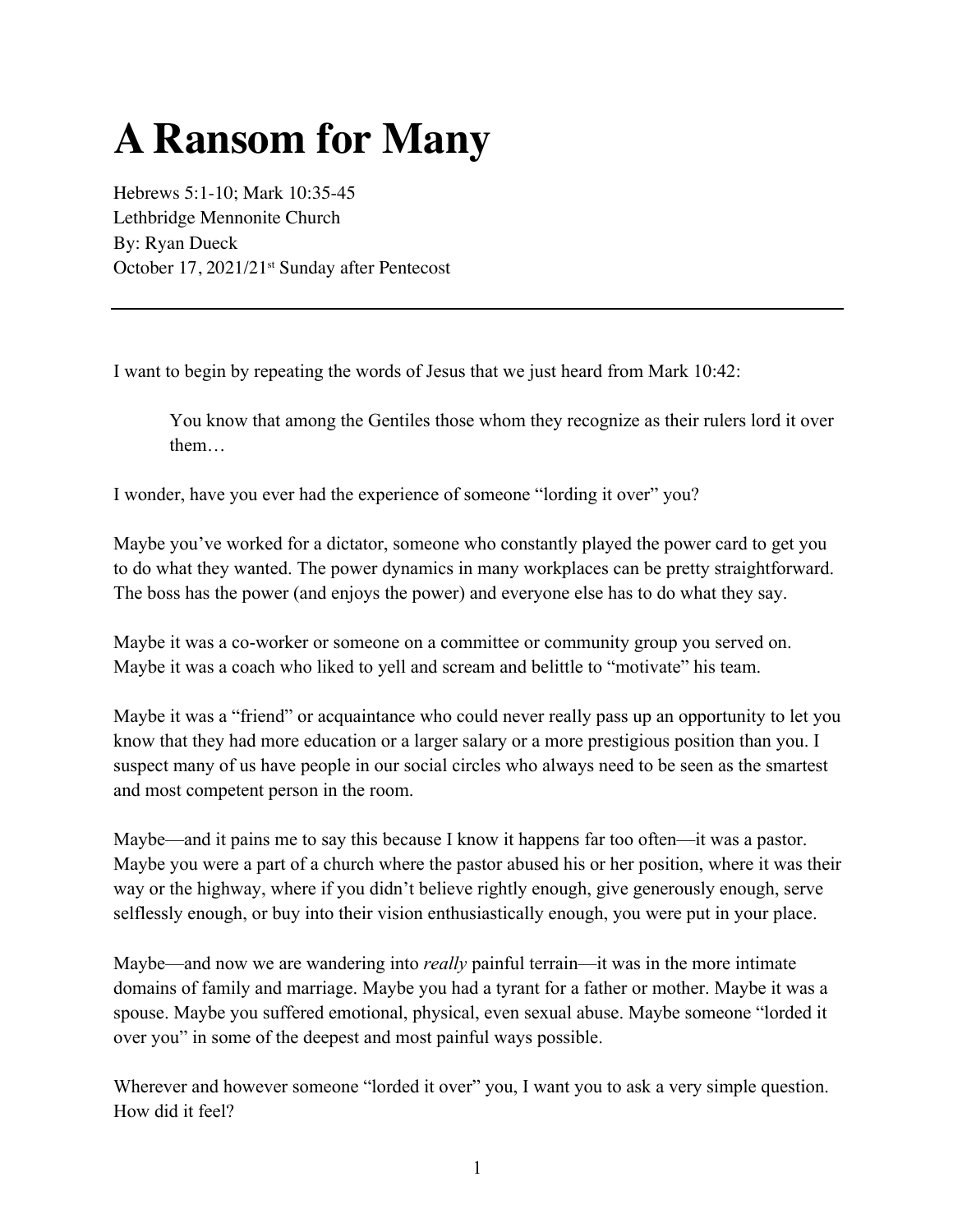My guess is, not particularly good.

When we feel that someone is lording it over us, we feel small, unimportant, ignored, powerless. We feel like we don't really matter, like our humanity, our unique individuality is overlooked or deliberately disregarded. We feel disposable, like we are only there to be used for someone else's ends.

And we probably feel angry. We know that power should not be used in this way, that this should not be the way human beings relate to one another.

Our cultural moment is currently dominated by talk of power and privilege and the various dynamics that play into this (race, gender, history, etc.). This is a good, important, and overdue conversation.

But on the most basic and human level, the "lording over" of power is a simple violation of Jesus' most basic commandment from Matthew 7:12:

So, in everything, do to others what you would have them do to you, for this sums up the Law and the Prophets.

When someone is lording it over us, the question that most naturally and obviously (and often painfully) occurs to us is, "Would *you* like to be treated like this?"

Deep down in our bones we know that our uses and abuses of power—our tendency to "lord it over" each other—this is not how things are supposed to be.

\*\*\*

Well, Jesus isn't talking to the powerful in our gospel text this morning. He's not talking to corporate bosses or prominent pastors or those who occupy influential positions in society.

He's talking to his disciples. He's talking to those who were likely well-acquainted with being on the wrong end of power, who were familiar with having it "lorded over" them.

And yet James and John still craved it. They aren't really interested in dismantling the whole system where the people in power lord it over those who don't. They just want to be on the other side.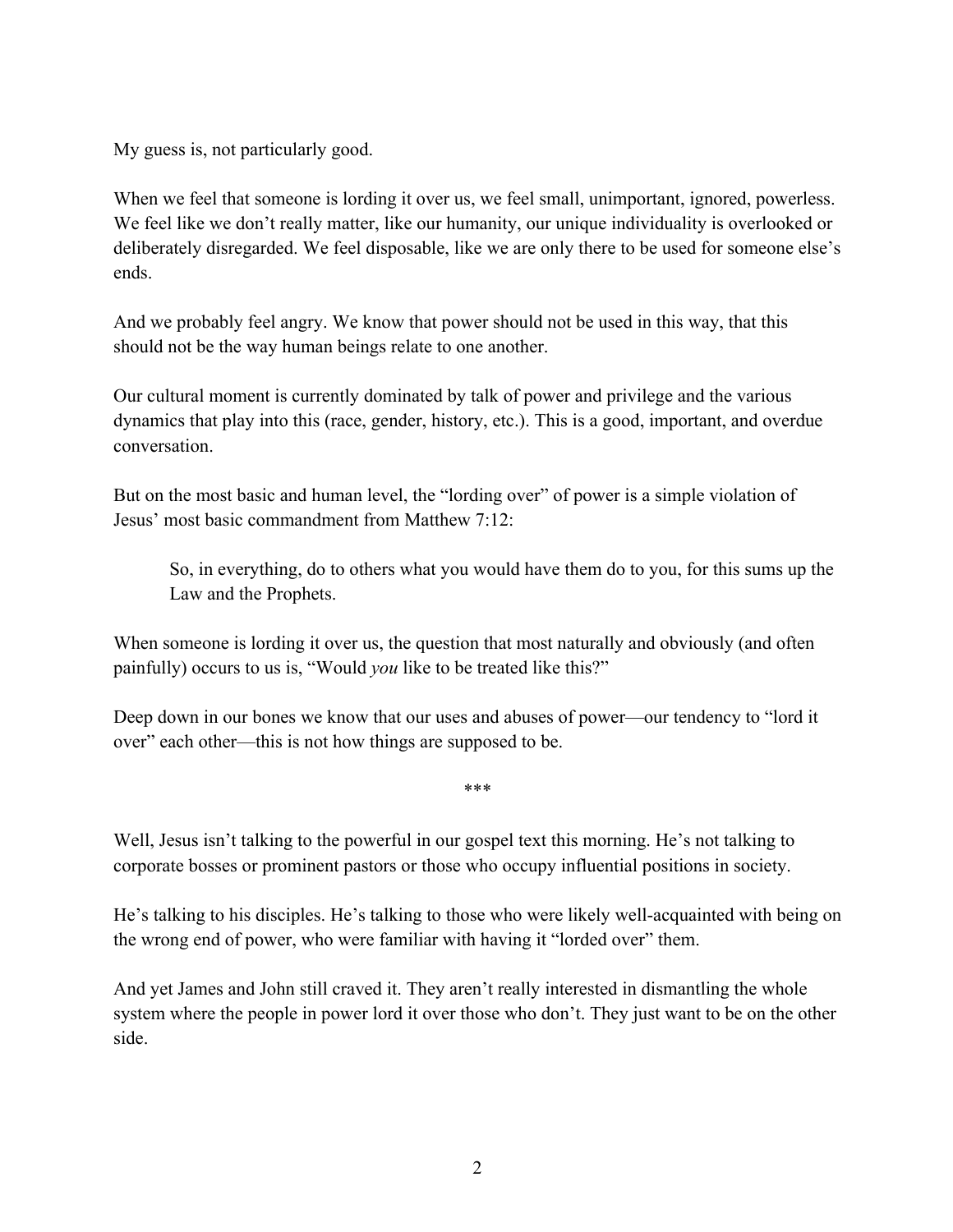Let's set the scene. Jesus' crucifixion is looming. In the verses immediately preceding today's text, Jesus has, for the third time, explicitly predicted his death.

We are going up to Jerusalem," he said, "and the Son of Man will be delivered over to the chief priests and the teachers of the law. They will condemn him to death and will hand him over to the Gentiles, who will mock him and spit on him, flog him and kill him. Three days later he will rise." (Mark 10:32-34).

In a quite spectacular exercise in missing the point, James and John take this opportunity to ask Jesus if they can have positions of power and authority in Jesus' coming kingdom.

Jesus has just talked about his coming death and resurrection—the very hinge of history, the decisive moment in God's salvation narrative. And the people around him are saying in effect, "Interesting… What's in it for me?"

James and John's response is such a human one. They have left everything to follow Jesus. They've puzzled over his strange teaching, witnessed his miracles.

And now they are trembling with anticipation at the triumph that is surely coming. They are primed to rule with Jesus. They'd like a front row seat (and a bit of power) when the action starts.

"Grant us to sit, one at your right hand and one at your left, in your glory" (Mark 10:37).

Jesus responds to their request, as usual, enigmatically: "You don't know what you are asking… Can you drink the cup I am going to drink?"

James and John answer (rather optimistically and naively): "Yes, of course we can."

Then Jesus says something even stranger:

The cup that I drink you will drink; and with the baptism with which I am baptized, you will be baptized; but to sit at my right hand or at my left is not mine to grant, but it is for those for whom it has been prepared.

I've always puzzled over that last bit. Ok, so who gets to sit on the right and the left? If not James and John, then who? Don't leave us hanging, Jesus! Who are "those for whom it has been prepared?"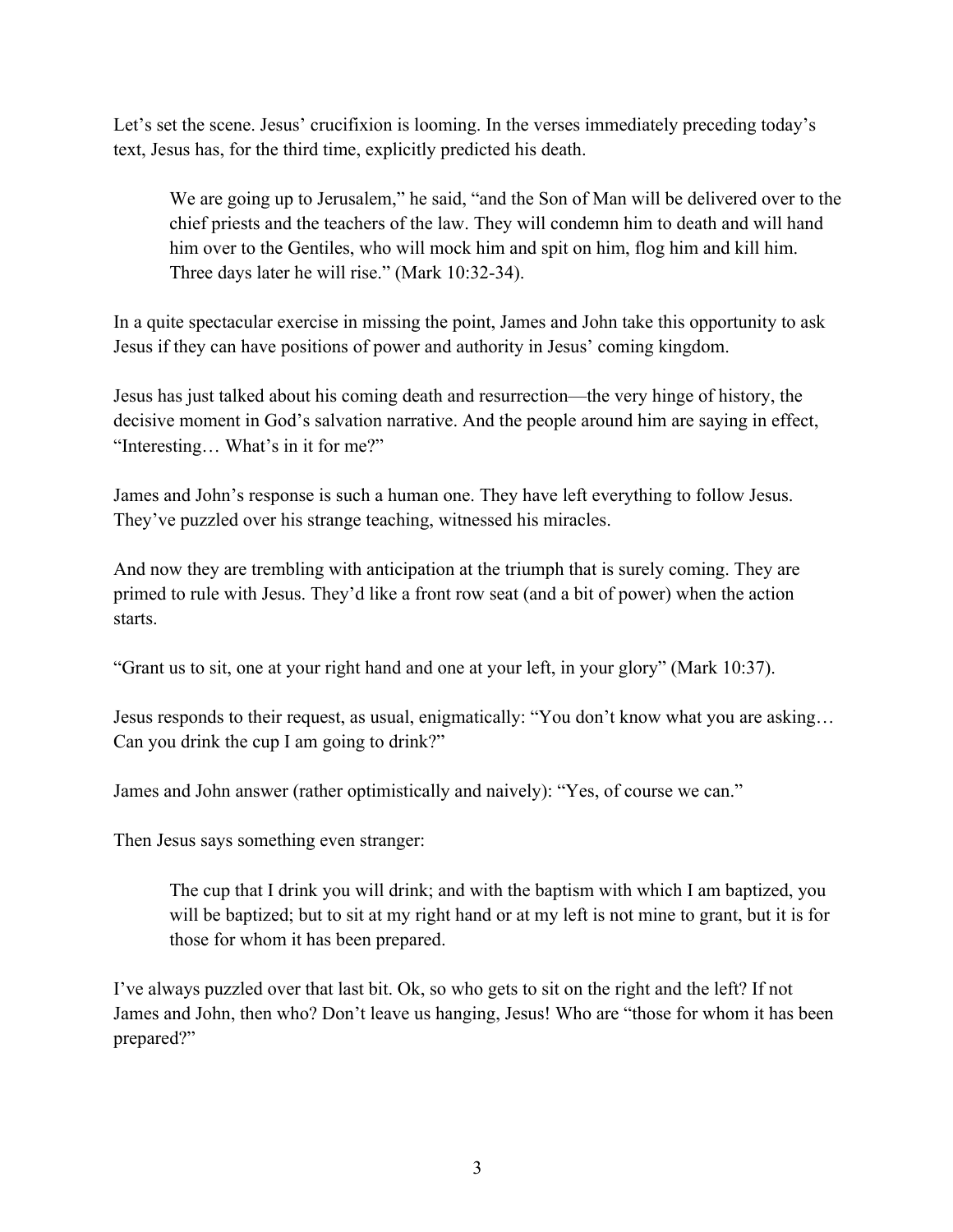I usually scratch my head for a few moments after reading verses like this, before consigning them to the "weird things that Jesus says about the distant future" category of my brain.

But it's interesting to consider Jesus' response in its immediate context.

In the very next chapter of Mark's gospel, Jesus enters the city of Jerusalem as Israel's ironic king, riding on a donkey, kicking into motion events that will come to a head with his crucifixion five days later.

This is Jesus' coronation. Not a crown of glory but a crown of thorns. Not a triumphant display of divine power, but a "weak" expression of self-emptying and sacrifices. Not a throne but a Roman cross.

So, if the cross is Jesus "coming in glory," who is at his left and his right?

Well, it's a pair of criminals. Perhaps they were armed revolutionaries. Perhaps they were anti-Rome demonstrators. All we really know is that they were there, like Jesus, as object lessons of the power and brutality of the empire and the futility of resistance.

These were the ones that were granted the positions that James and John were so convinced they wanted. These were the ones who were present at Jesus' "coronation," who occupied the places to his left and his right when his kingdom finally came.

I don't know if this is precisely what Jesus meant in his response, but it would be just like him, wouldn't it?

Many of his followers—then and now—are preoccupied with trying to secure benefits and prizes and rewards from God, scrambling to use Jesus to clamber up the religious ladder or the political ladder or whatever other ladder we figure he can help us climb.

And Jesus sighs and shakes his head. You don't know what you're asking… or what you're doing… or what you're hoping for… or much of anything about this kingdom that I am bringing.

And he's right. We don't really know much about what we are asking or doing when it comes to Jesus and his kingdom.

We nod along to all of Jesus' words about love and peace and humility.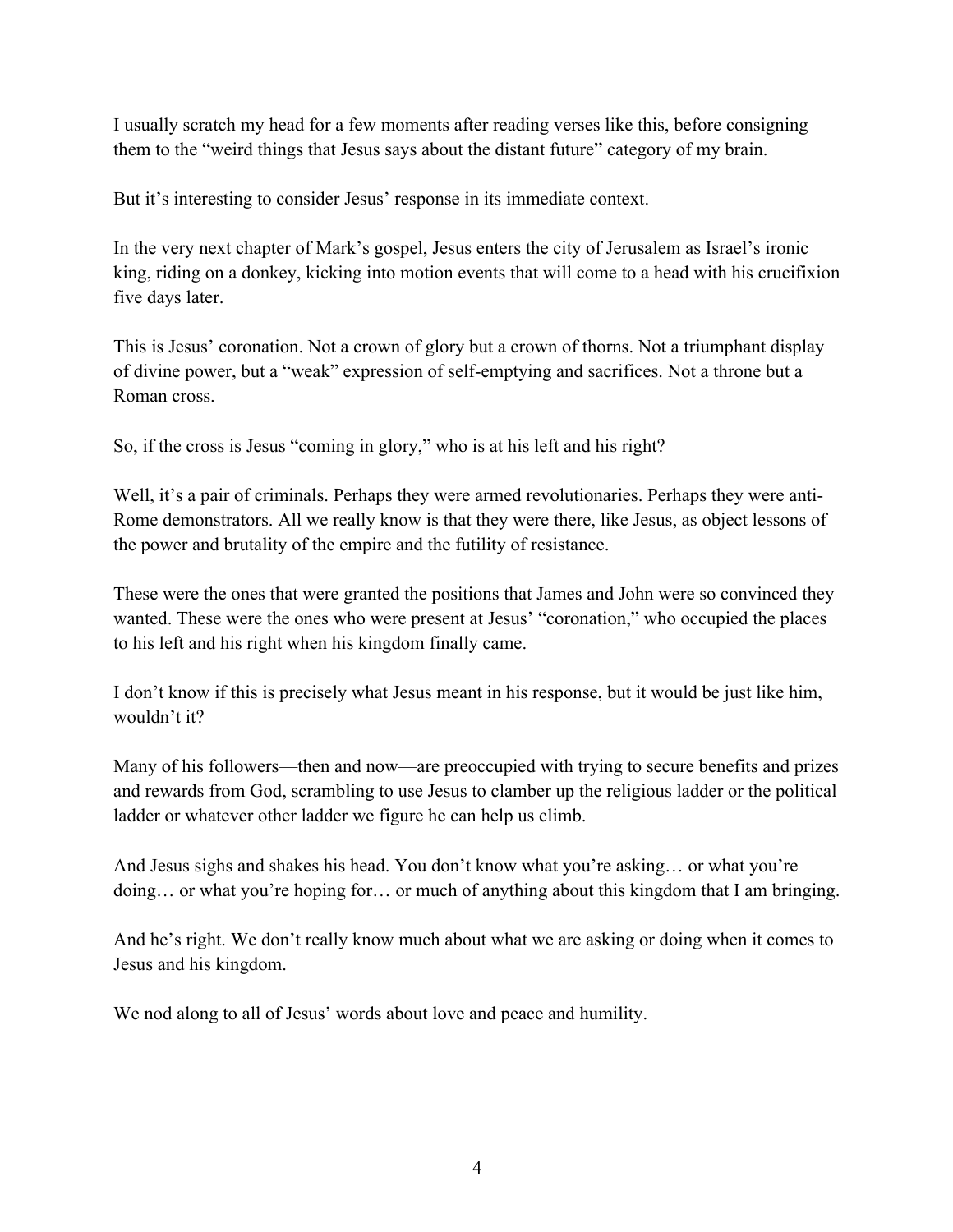But when it comes right down to it, we're still kind of keeping an eye out for those more impressive seats on Jesus' left and right in a kingdom that looks mostly like the kingdoms we're familiar with.

Humble Jesus will do his humble thing, Servant Jesus will do his serving, but then the object lesson will be over, and King Jesus will get down to ruling. And when he does, well, we'll be ready.

We humans are experts in asking the wrong questions based on wrong assumptions about things like kings and kingdoms and where the action is.

At any rate, the other ten disciples hear about what James and John have been up to and they are, understandably, angry.

I think it would be a stretch to assume that their anger is particularly righteous or that it comes out of any deep understanding of the nature of Jesus' kingdom. They're probably just annoyed that James and John are doing some advanced lobbying for positions that they have their eye on, too.

And in response to all this jealousy and anger and confused squabbling over power, Jesus sits everyone down for a little chat.

And he says four very important words.

Four words that I want us to leave this building with today. Four words that I want us to have ringing around in our ears whenever we are tempted to grasp after power and status and to put all the wrong-thinking, wrong-doing people in their place.

## *Not so among you.*

Look around, Jesus says. You see how things work all around you. You see how power games are played out there in the world (and, sadly, we must add, in here, in the church).

You see how desperately people crave power and status and admiration. You see all the ways in which people manipulate others and situations to gain these things.

You see how things work. Not so among you.

Instead….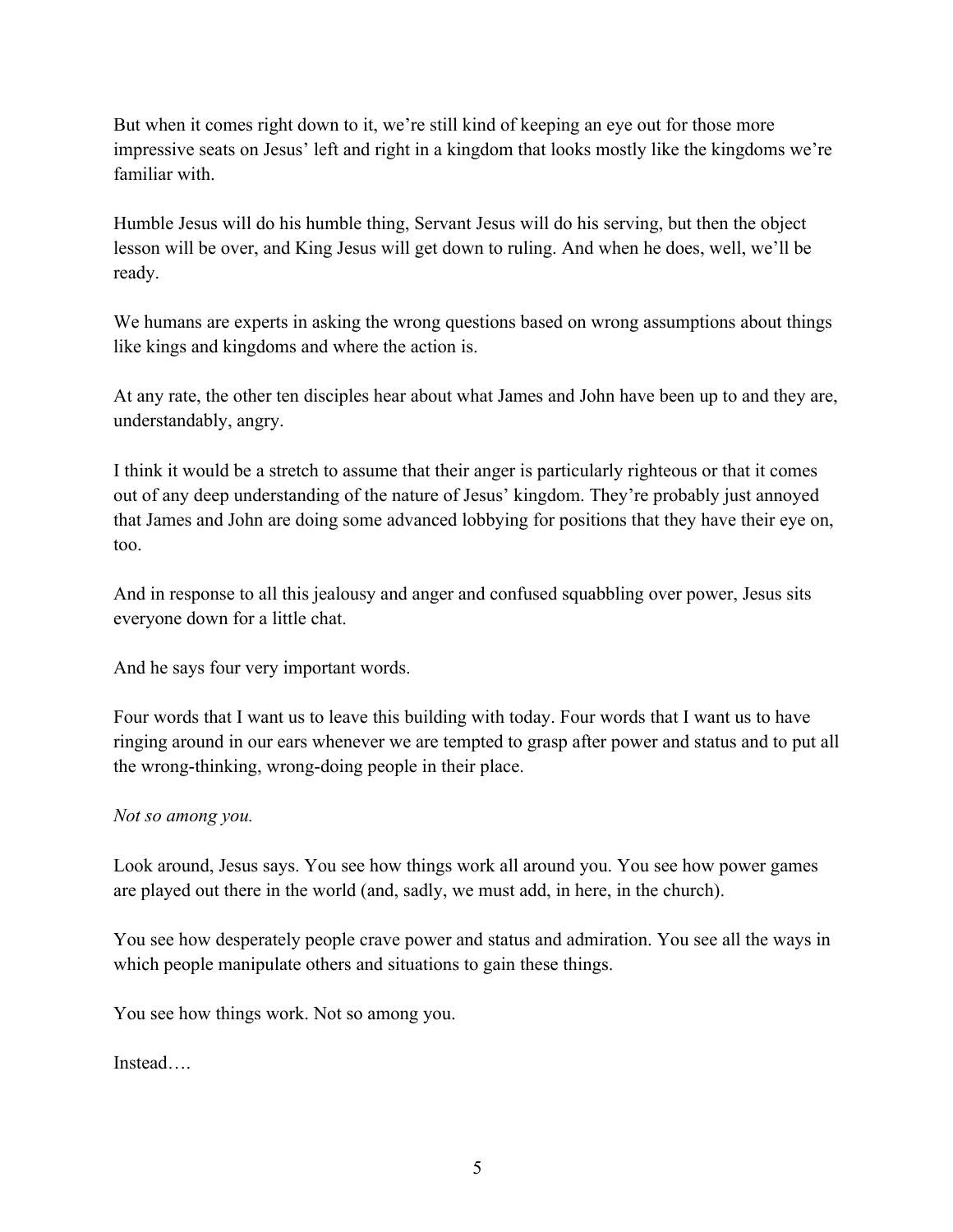Whoever wants to become great among you must be your servant, and whoever wants to be first must be your slave.

As Christians, our primary conviction is that every one of our neighbours bears the image of God, and that our posture toward them is to that of Christ's posture to us.

We are called to imitate Jesus who attained greatness by serving and giving his life as a ransom for many.

\*\*\*

Of course, Jesus is doing more than teaching about power dynamics or giving relationship advice or offering tips on behaviour modification, important as all these things are.

This passage in Mark is indeed an important lesson on humility and servanthood, but it is much more.

Jesus is also foreshadowing his own death and teaching his disciples and us something fundamental about the very nature of God, and about how our salvation is won.

This is repeated in our reading from Hebrews. Jesus is our High Priest, our intermediary, the one who offered the final sacrifice for sin.

But this High Priest is utterly unique. He does not offer sacrifices on behalf of the people but is *himself* the sacrifice—the final sacrifice to end all sacrifices.

He is a priest who knows our weakness, who knows what it is to cry, to long, to enter into the depths of our humanity. He is a priest who knows what it is to suffer.

Hebrews 5:8 says that Jesus "learned obedience from what he suffered, and once made perfect he became the eternal source of salvation.

(Incidentally, this "made perfect" likely doesn't refer to moral perfection but attaining to suitability for a role. So, Jesus' suffering didn't fill in some moral gap in his character but played a role in preparing him for the priestly role he would fulfill.)

His suffering servanthood is the means by which he is becomes a priest forever. "In the order of Melchizedek," Hebrews says, which is a way of saying that Jesus perfectly and utterly uniquely and eternally combines the role of priest and king.